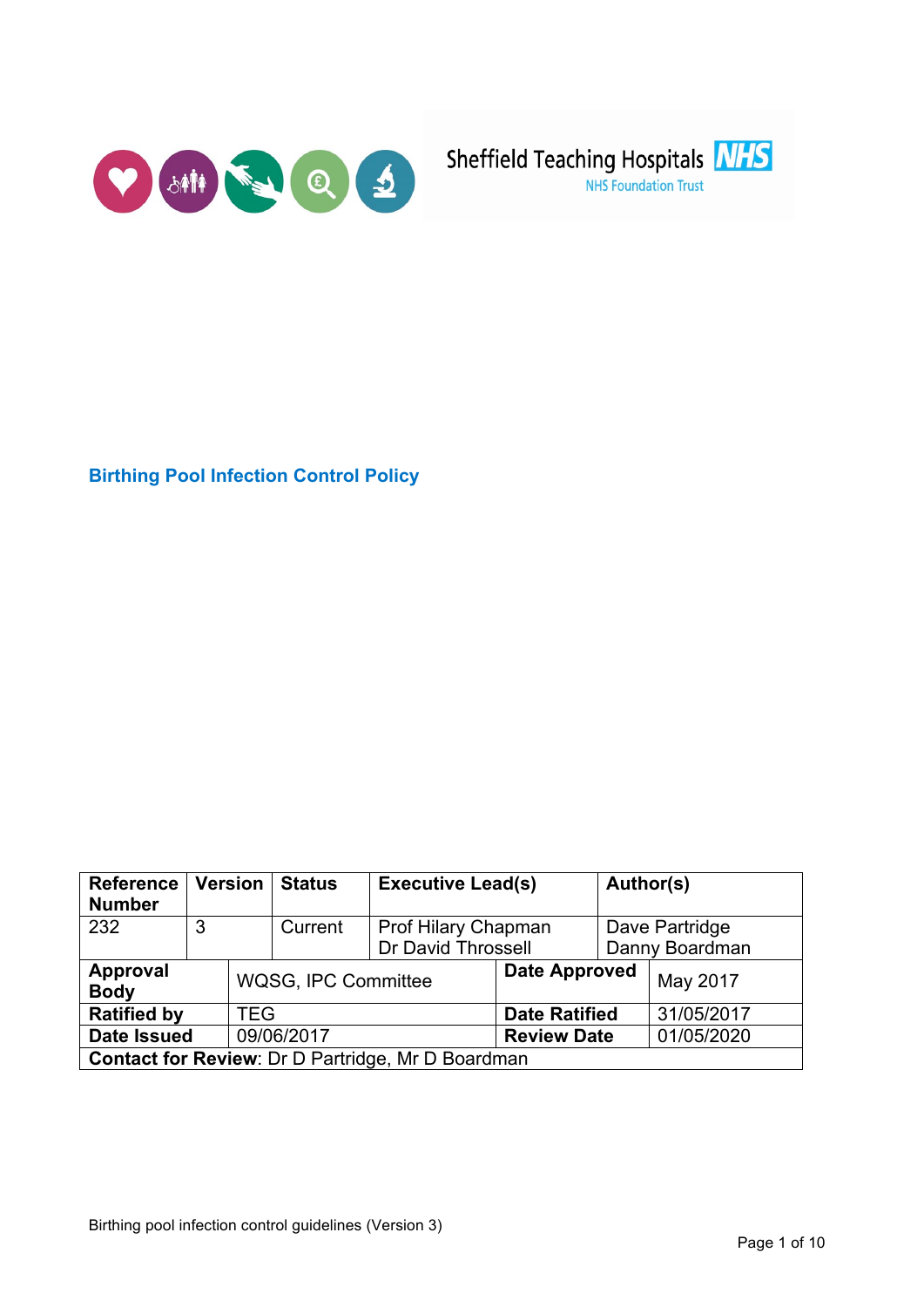# **Associated Documentation**

Nil

**Trust Controlled Documents**

Water Quality Policy

**External Documentation** Nil

#### **For more information on this document, please contact:**

Sponsor/Owner: Dr D Partridge Consultant Microbiologist and Infection Control Doctor (0114 27)14538

#### **Version history**

| <b>Version</b> | <b>Date Issued</b> | <b>Brief Summary of change</b>           | <b>Owner's Name:</b> |
|----------------|--------------------|------------------------------------------|----------------------|
|                | 5.3.2010           | Updated and separated from Part 3 of     | Dr E McLellan        |
|                |                    | the Control and Management of            | Mr M Wareing         |
|                |                    | Legionella Policy                        | Mrs J Linskill       |
| $\mathcal{P}$  | 20/02/2013         | Reduced recommended duration of          | Dr E McLellan        |
|                |                    | flushing in line with the Trust's        | Mr M Wareing         |
|                |                    | updated Flushing Policy                  |                      |
| 3              | 09/06/2017         | Change in cleaning guidance avoiding     | Dr D Partridge       |
|                |                    | Chlorclean due to its role in damaging   | Mr D Boardman        |
|                |                    | pipework.                                |                      |
|                |                    | Insertion of section on training of pool |                      |
|                |                    | users                                    |                      |

#### **Document Imprint**

Copyright©Sheffield Teaching Hospitals NHS Foundation Trust 2017: All Rights Reserved Re-use of all or any part of this document is governed by copyright and the "Re-use of Public Sector Information Regulations 2005. SI 2005 No 1515.

Information on re-use can be obtained from:

The Department for Information Governance & Caldicott Support, Sheffield Teaching Hospitals.

Tel: 0114 226 5151. E-mail: infogov@sth.nhs.uk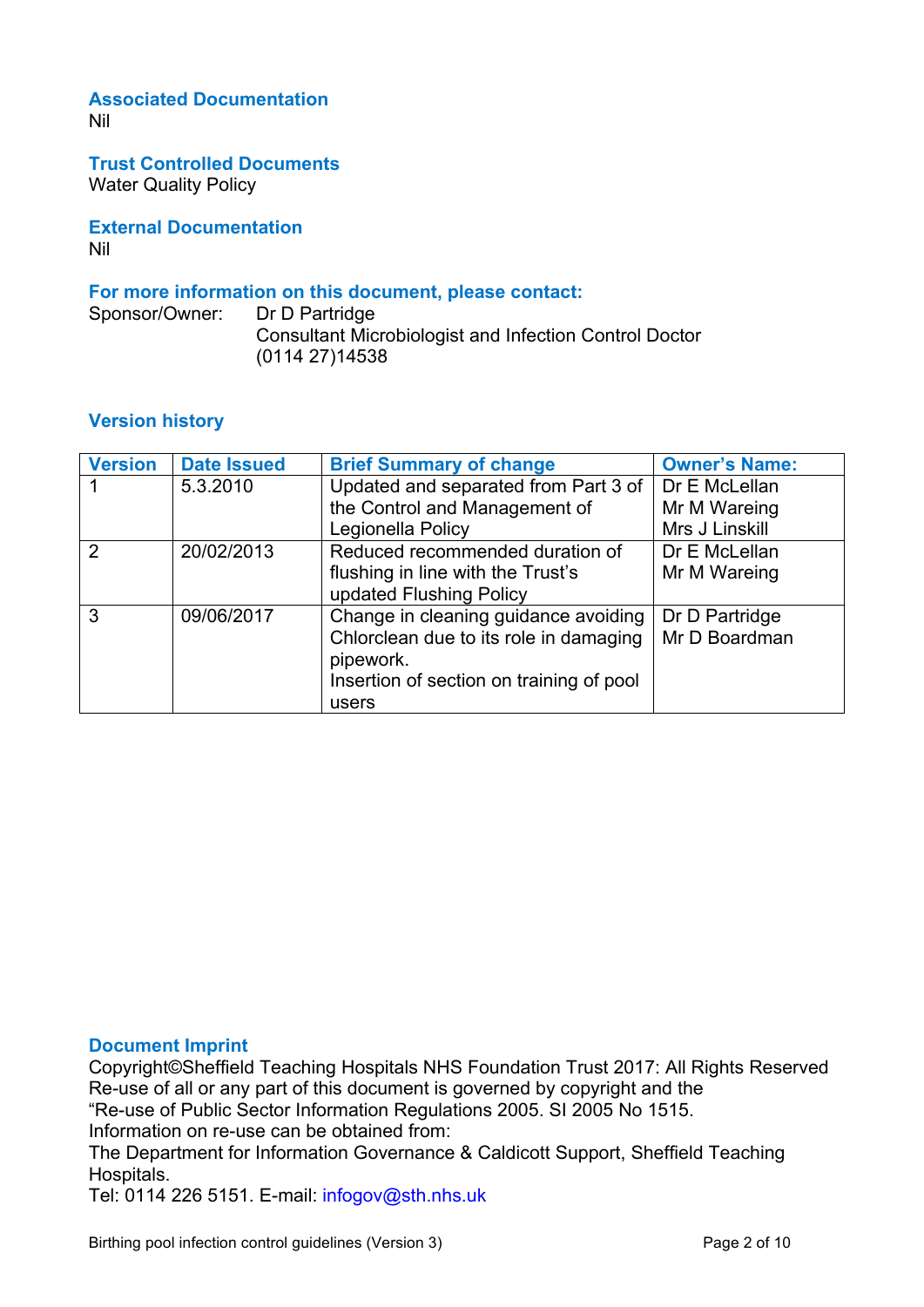## **Executive Summary**

## **Birthing Pool Infection Control Guidelines**

| <b>Document Objectives:</b>                                                    | To inform staff of the Infection Prevention and Control<br>requirements for the use of birthing pools.<br>To enable staff to fulfil their duties and responsibilities<br>for the safe use of birthing pools to reduce the risk of<br>infection.                                               |  |  |
|--------------------------------------------------------------------------------|-----------------------------------------------------------------------------------------------------------------------------------------------------------------------------------------------------------------------------------------------------------------------------------------------|--|--|
| <b>Group/Persons</b><br><b>Consulted:</b>                                      | Estates, Infection Prevention and Control Team, Water<br>Quality Steering Group, Midwives responsible for the<br>use of the pools                                                                                                                                                             |  |  |
| <b>Monitoring</b><br><b>Arrangements and</b><br><b>Indicators:</b>             | Monitoring will take place by the Estates Department<br>and by the midwives responsible for the use of the pool.<br>Monitoring will also take place via the Trust IPC<br>Accreditation Scheme and by Ward/ Department<br>Managers via documentation of cleaning and<br>maintenance schedules. |  |  |
| <b>Training Implications:</b>                                                  | The ward manager will provide training in the cleaning of<br>the birthing pool.                                                                                                                                                                                                               |  |  |
| <b>Equality Impact</b><br><b>Assessment:</b>                                   | An initial Equality Impact Assessment undertaken – no<br>negative impacts requiring action identified                                                                                                                                                                                         |  |  |
| <b>Resource Implications:</b>                                                  | <b>Nil</b>                                                                                                                                                                                                                                                                                    |  |  |
| <b>Intended Recipients:</b><br><b>Who should:-</b>                             | Clinical and Estates staff using and/or maintaining<br>birthing pools at STH.                                                                                                                                                                                                                 |  |  |
| $\blacktriangleright$<br>be aware of the<br>document and where<br>to access it | All staff involved in obstetric care                                                                                                                                                                                                                                                          |  |  |
| $\blacktriangleright$<br>understand the<br>document                            | Clinical and Estates staff using and/or maintaining<br>birthing pools at STH.<br>Infection Prevention and Control staff                                                                                                                                                                       |  |  |
| have a good working<br>$\blacktriangleright$<br>knowledge of the<br>document   | Clinical and Estates staff using and/or maintaining<br>birthing pools at STH.                                                                                                                                                                                                                 |  |  |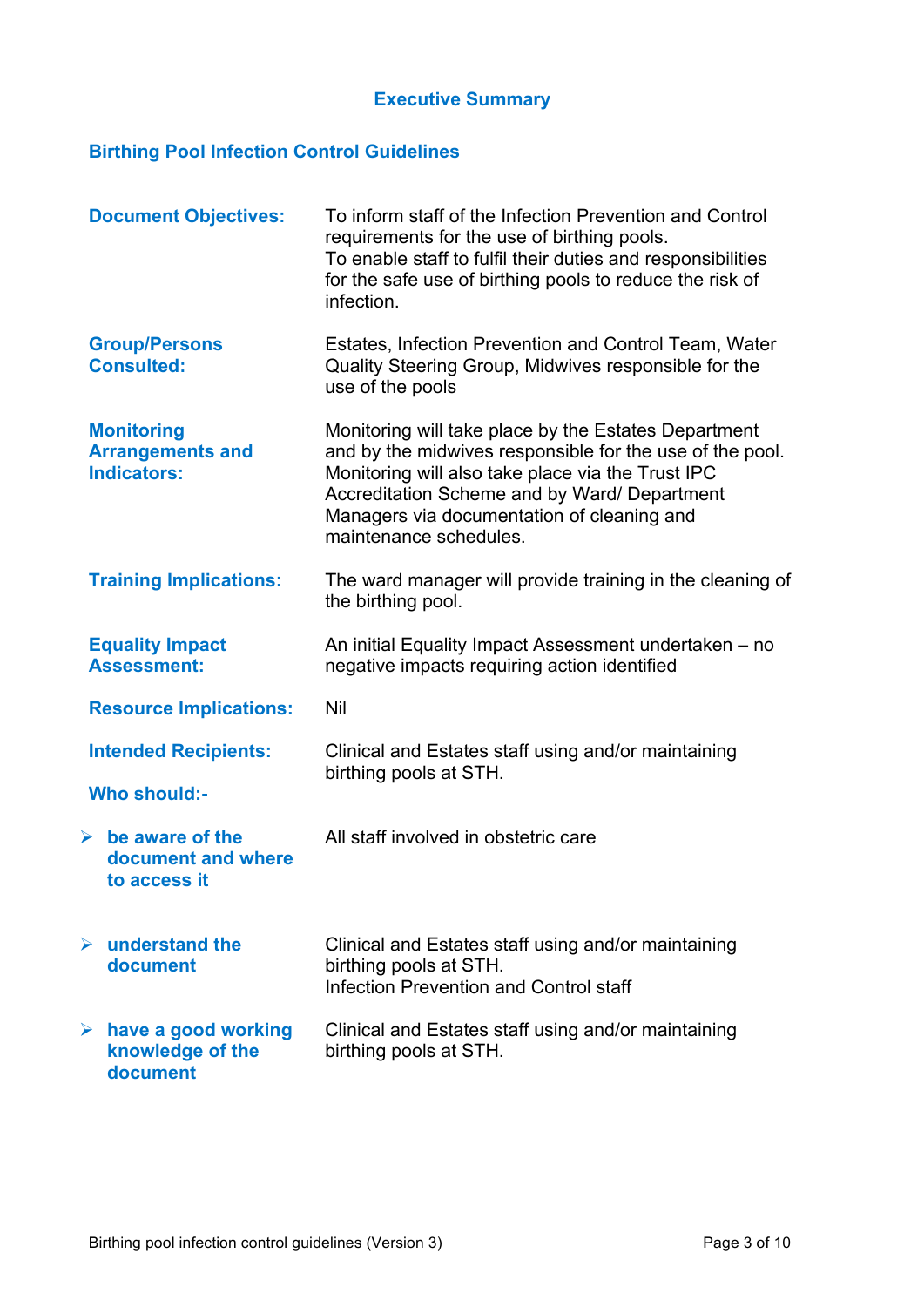## **Birthing Pool Infection Control Guidelines**

## **Contents**

| Page 3                                                  |  |
|---------------------------------------------------------|--|
|                                                         |  |
|                                                         |  |
| <b>Appendix 1 Outlet Flushing Data Sheet</b>            |  |
| Appendix 2: Birthing Pool Flushing Log - Annual Summary |  |
| Appendix 3 Birthing Pool Cleaning Log                   |  |
| Page 7                                                  |  |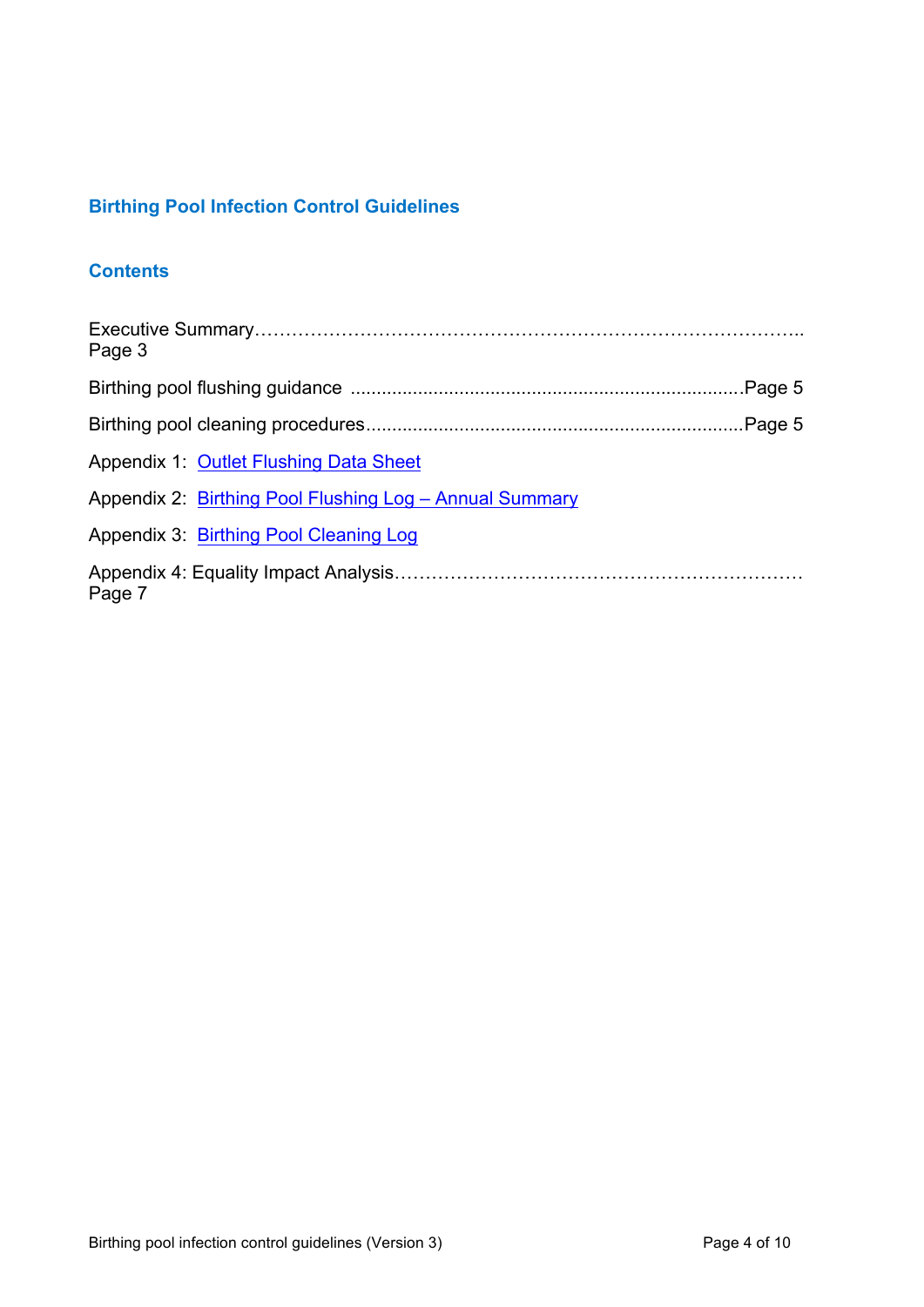- **1. Training**
	- **All midwives and support workers working in the midwife led unit will have access to the infection control policy.**
	- **Midwives responsible for this area will ensure all staff, whether registered and non–registered, who are working the birthing pool are familiar with the policy and the procedure for cleaning**

#### **2. Flushing**

- A member of the midwifery team must ensure that the taps are run for two minutes on a daily basis and before each use of the pool. Tap flushing is required to reduce the risk of microbial contaminants in the water used to fill the pool.
- Outlets should be run at a maximum flow rate and hot taps must be run at their hottest setting without over-riding any pre-set controls.
- Flushing must be recorded on the flushing log wall chart (see Appendix 1). This chart can be downloaded from the Estates Directorate website by clicking on "Electronic Forms" and selecting "Legionella Flushing Data Sheet."
- The completed flushing charts must be kept by the midwife responsible for the birthing pools for a period of **5 years** from the date of the last entry on the sheet. The log sheet will be subject to annual external audit to determine compliance.
- The midwife responsible for the birthing pools must ensure that a summary of flushing activity is completed each month and that this summary is returned to the Estates Department annually (see Appendix 2).

#### **3. Cleaning**

- **Instructions for cleaning should be present at the side of each pool.**
- The pool must be cleaned both before and after patient use, following the procedure stated below.
- It is the midwife's responsibility to ensure that the pool is cleaned and that this process is recorded on the cleaning log wall chart (see Appendix 3).
- The completed cleaning charts must be kept by the midwife responsible for the birthing pools for a period of **5 years** from the date of the last entry on the sheet.
- The pool thermometer and plug must be cleaned, sterilised and dried completely before and after each use.

#### **Cleaning procedure – before use of pool**

Equipment required

- o Single use disposable sieve
- o Hospec Detergent Sanitizer
- o General Purpose Detergent
- o Designated bucket
- o Thermometer
- o Plug
- o Single use disposable cleaning cloths
- o Long gloves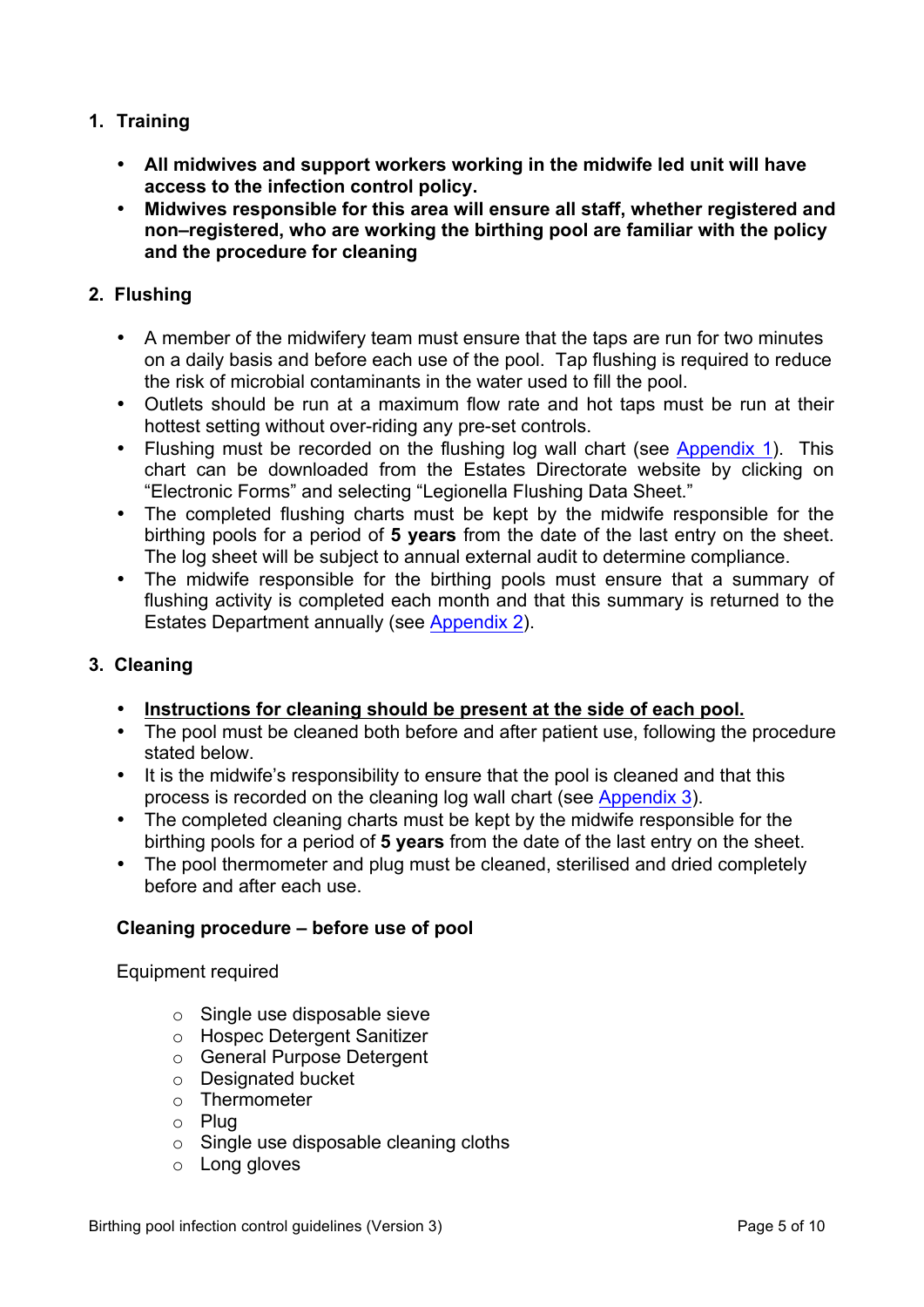- 1. Run the water for two minutes from both taps. Outlets should be run at a maximum flow rate and hot taps must be run at their hottest setting without over-riding any pre-set controls. Flushing must be recorded on the flushing log wall chart (see Appendix 1).
- 2. Clean the pool, plug and the taps thoroughly using hot water, General Purpose Detergent and a disposable cloth.
- 3. Wipe the pool using a 10% solution (100g of powder mixed with one litre of warm water) of Hospec Detergent Sanitizer and a clean disposable cloth. Leave this solution in contact with the pool for 5 minutes.
- 4. Rinse the pool with Milton sterilising fluid (500mls Milton diluted in 5 litres water). Leave the Milton in contact with the pool for 20 mins
- 5. Rinse the pool thoroughly using tap water and the designated bucket.
- 6. Dry the pool using a clean disposable cloth.
- 7. Clean the thermometer with General Purpose Detergent in cool water.
- 8. Rinse and dry with a disposable cloth.
- 9. Disinfect the thermometer and plug in Milton Solution for 5 minutes. After 5 minutes, remove the thermometer and plug from the Milton solution and leave to dry. Once dry, store in plastic container provided.
- 10.Dispose of all used cloths as household waste.
- 11.Fill the pool.
- 12. Check the water temperature before use. This should be maintained at 36-37°C.

#### **Cleaning procedure – after use of pool**

Once the pool has been vacated, the attendant midwife is responsible for ensuring correct emptying and cleaning of the pool but may delegate the cleaning duties to a health care assistant.

- 1. Collect debris in the disposable sieve, and discard into the offensive waste stream.
- 2. Drain the water from the pool.
- 3. Thoroughly rinse the pool using tap water and the designated bucket.
- 4. Clean the pool, plug and the taps thoroughly using hot water, General Purpose Detergent and a disposable cloth.
- 5. Clean the pool using a 10% solution (100g of powder mixed with one litre of warm water) of Hospec Detergent Sanitizer and a clean disposable cloth. Leave this solution in contact with the pool for 5 minutes.
- 6. Thoroughly disinfect the pool with Milton sterilising fluid (500mls Milton diluted in 5 litres water). Milton to be left on for 20 mins.
- 7. Rinse the pool thoroughly using tap water and the designated bucket.
- 8. Dry the pool using a clean disposable cloth.
- 9. Clean the thermometer with General Purpose Detergent in cool water.
- 10.Rinse and dry with a disposable cloth.
- 11.Disinfect the thermometer and plug in Milton Solution for 5 minutes. After 5 minutes, remove the thermometer and plug from the Milton solution and leave to dry. Once dry, store in plastic container provided. Ensure that the thermometer is completely dry before storage.
- 12.Dispose of all used cloths as household waste.

#### **4. Documentation**

It is the responsibility of the attendant midwife to ensure that pool cleaning and tap flushing is documented on the relevant wall charts (see Appendices).